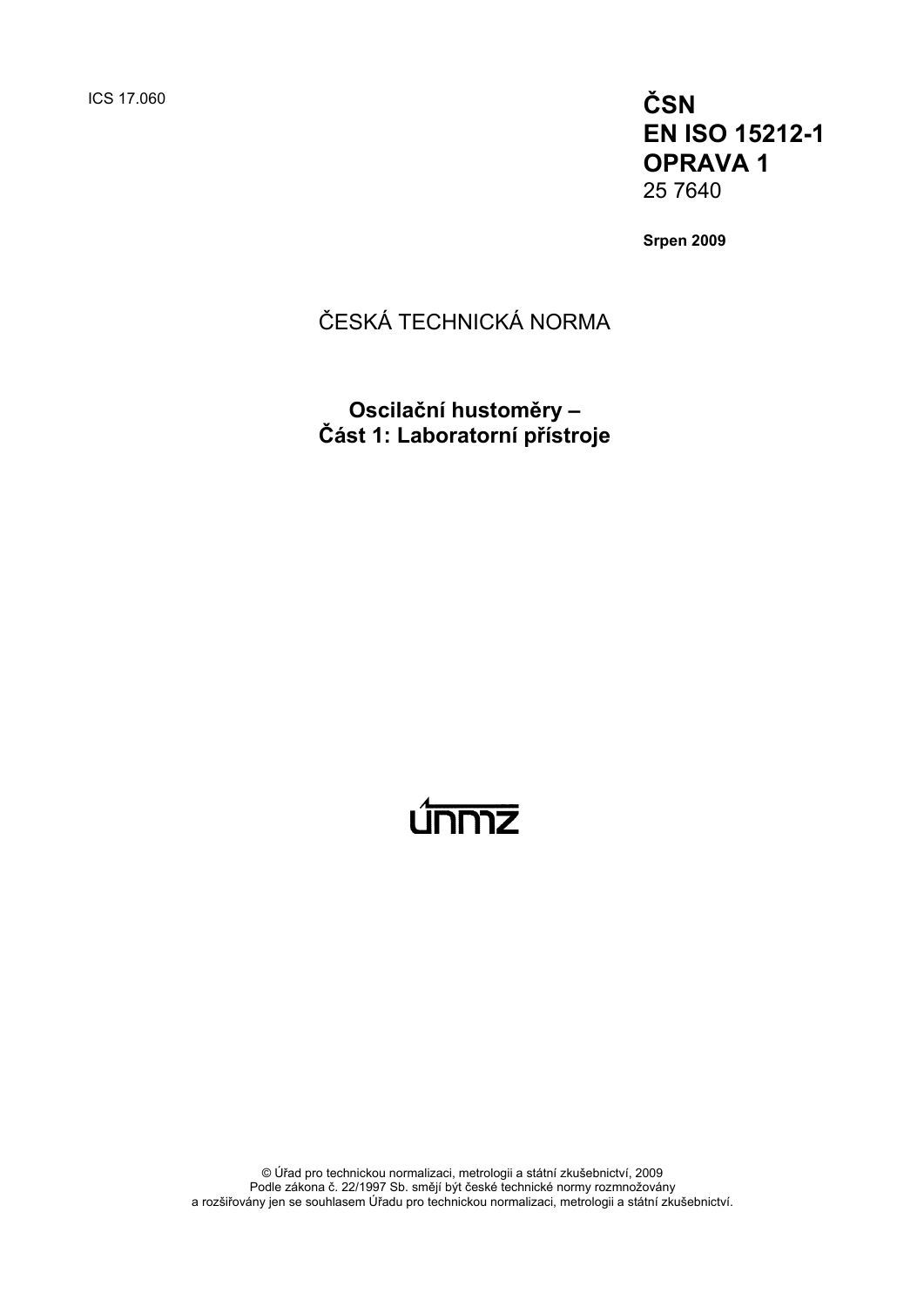ČSN EN ISO 15212-1/ Opr. 1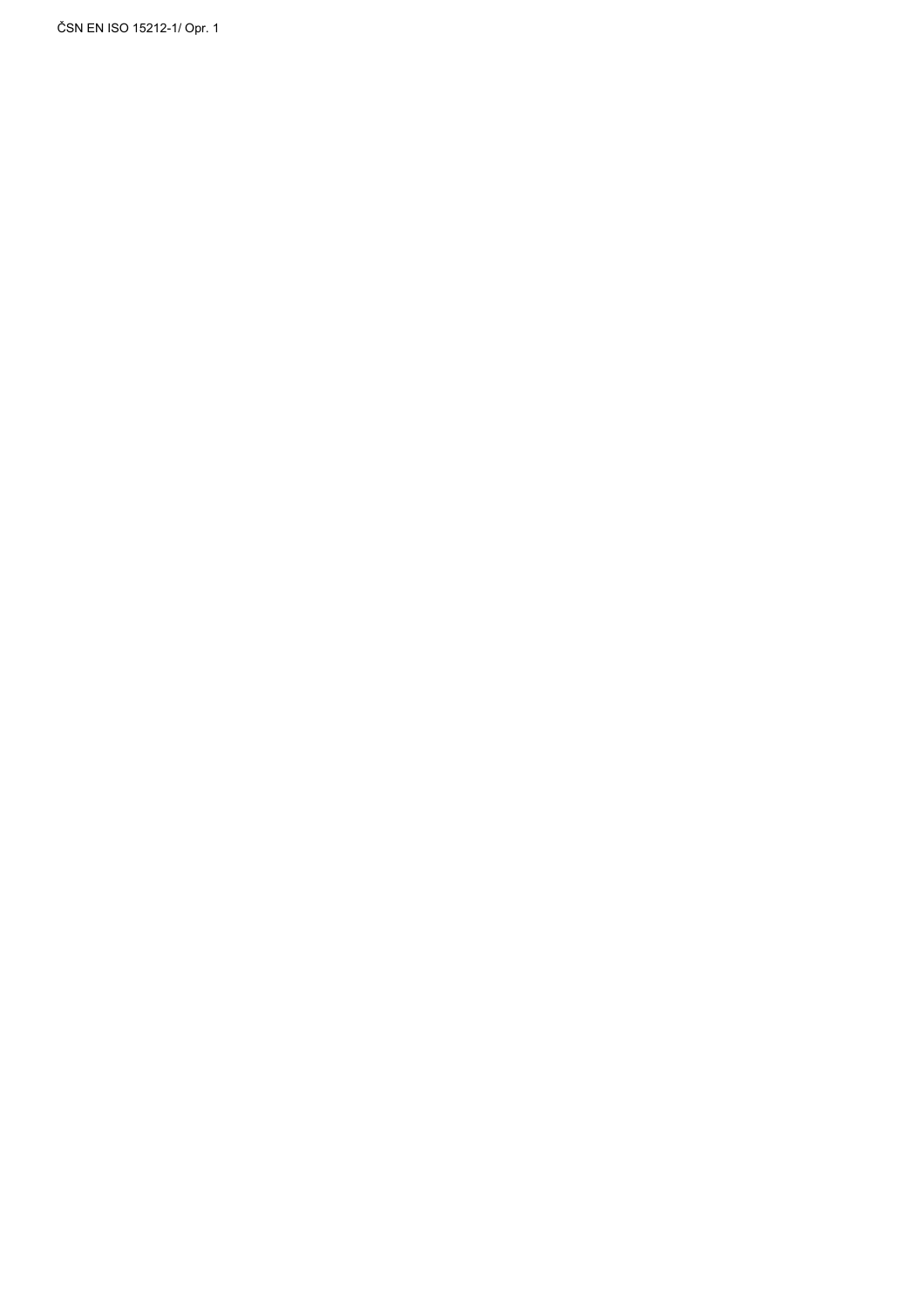### EUROPEAN STANDARD

# **EN ISO 15212-1:1999/AC**

NORME EUROPÉENNE

EUROPÄISCHE NORM

 February 2009 Février 2009 Februar 2009

**ICS** 17.060

English version Version Française Deutsche Fassung

 Oscillation-type density meters - Part 1: Laboratory instruments (ISO 15212-1:1998/Cor 1:2008)

Densimètres à oscillations - Partie 1: Instruments de laboratoire (ISO 15212- 1:1998/Cor 1:2008)

 Dichtemeßgeräte nach dem Schwingerprinzip - Teil 1: Laborgeräte (ISO 15212-1:1998/Cor 1:2008)

This corrigendum becomes effective on 18 February 2009 for incorporation in the three official language versions of the EN.

Ce corrigendum prendra effet le 18 février 2009 pour incorporation dans les trois versions linguistiques officielles de la EN.

Die Berichtigung tritt am 18.Februar 2009 zur Einarbeitung in die drei offiziellen Sprachfassungen der EN in Kraft.



EUROPEAN COMMITTEE FOR STANDARDIZATION COMITÉ EUROPÉEN DE NORMALISATION EUROPÄISCHES KOMITEE FÜR NORMUNG

**Management Centre: Avenue Marnix 17, B-1000 Brussels** 

© 2009 CEN All rights of exploitation in any form and by any means reserved worldwide for CEN national Members. Tous droits d'exploitation sous quelque forme et de quelque manière que ce soit réservés dans le monde entier aux membres nationaux du CEN. Alle Rechte der Verwertung, gleich in welcher Form und in welchem Verfahren, sind weltweit den nationalen Mitgliedern

von CEN vorbehalten.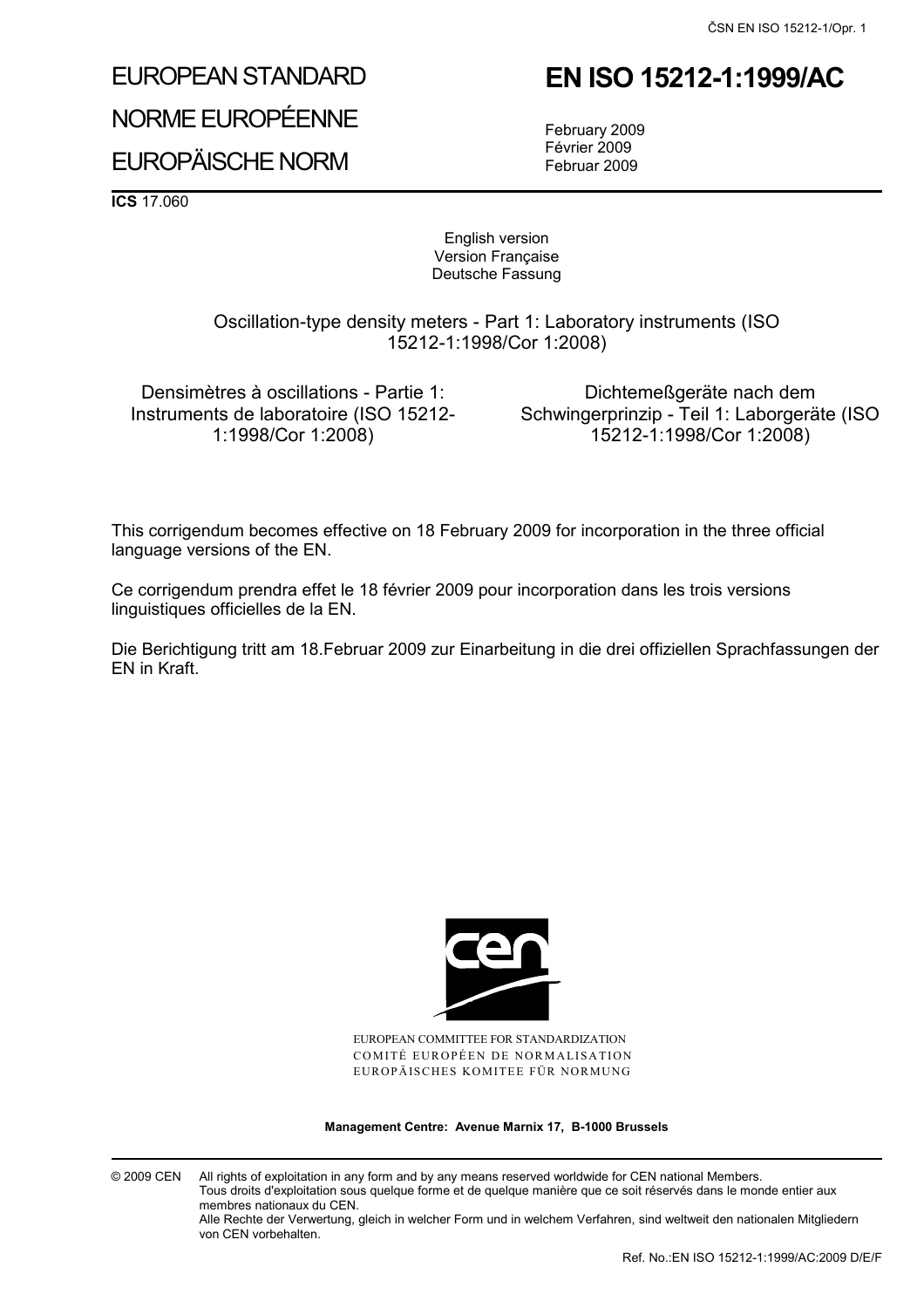### **EN ISO 15212-1:1999/AC:2009 (E)**

### **Endorsement notice**

The text of ISO 15212-1:1998/Cor.1:2008 has been approved by CEN as a European Corrigendum without any modification.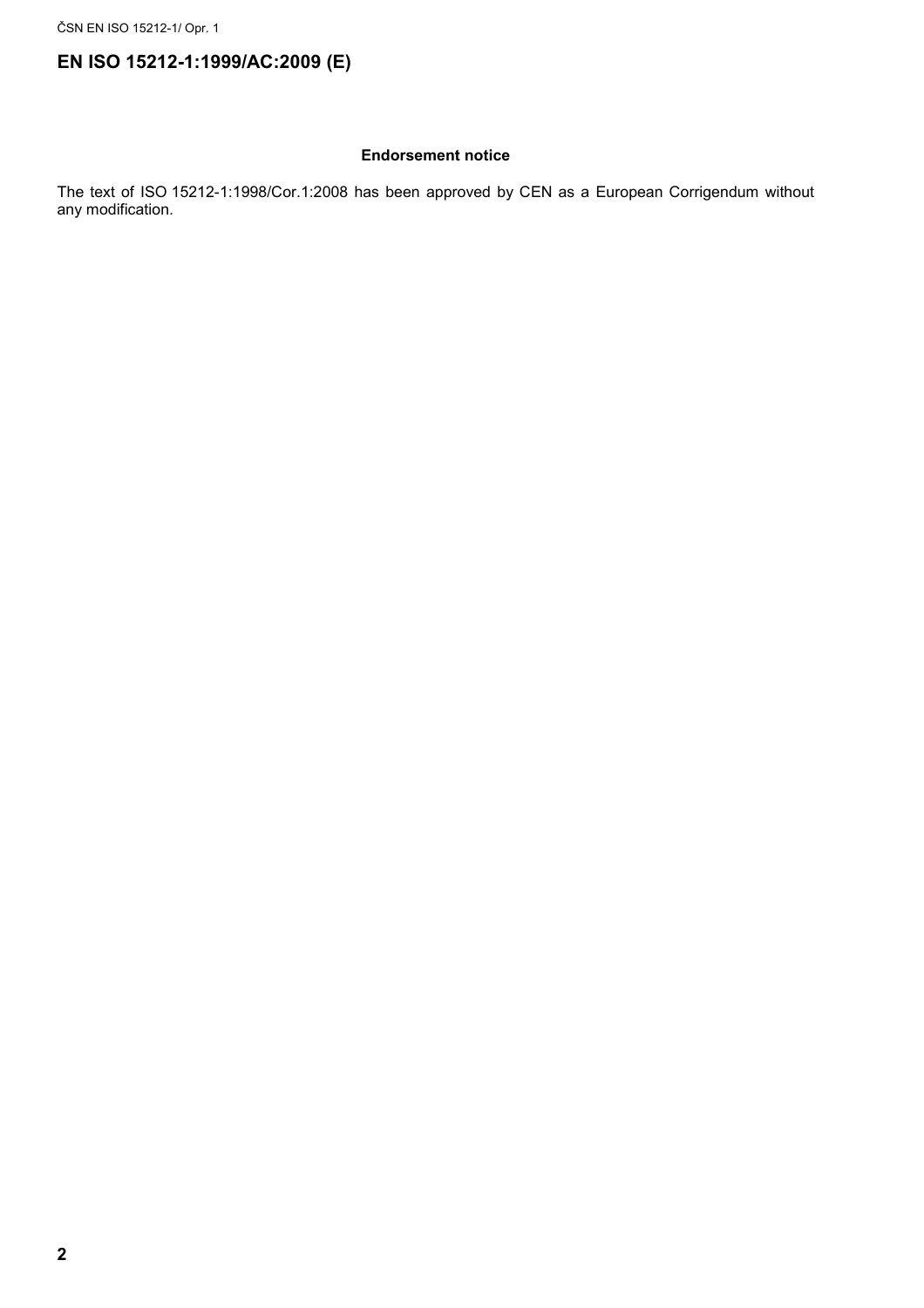

### **INTERNATIONAL STANDARD ISO 15212-1:1998**  TECHNICAL CORRIGENDUM 1

Published 2008-12-15

INTERNATIONAL ORGANIZATION FOR STANDARDIZATION • МЕЖДУНАРОДНАЯ ОРГАНИЗАЦИЯ ПО СТАНДАРТИЗАЦИИ • ORGANISATION INTERNATIONALE DE NORMALISATION

# **Oscillation-type density meters —**

### Part 1: **Laboratory instruments**

TECHNICAL CORRIGENDUM 1

*Densimètres à oscillations — Partie 1: Instruments de laboratoire RECTIFICATIF TECHNIQUE 1*

Technical Corrigendum 1 to ISO 15212-1:1998 was prepared by Technical Committee ISO/TC 48, *Laboratory equipment*, Subcommittee SC 4, *Density measuring instruments*.

 $\overline{a}$ 

*Page 1, Clause 2* 

Replace the references to IEC 61010-1:1990, IEC 61326-1:1997 and "IEC 61326-1:—1), Amendment 1" with the following:

 IEC 61010-1:2001, *Safety requirements for electrical equipment for measurement, control, and laboratory use — Part 1: General requirements*

IEC 61326-1:2005, *Electrical equipment for measurement, control and laboratory use — EMC requirements — Part 1: General requirements*

Delete the reference to Footnote 1) and the footnote "To be published."

©ISO 2008 – All rights reserved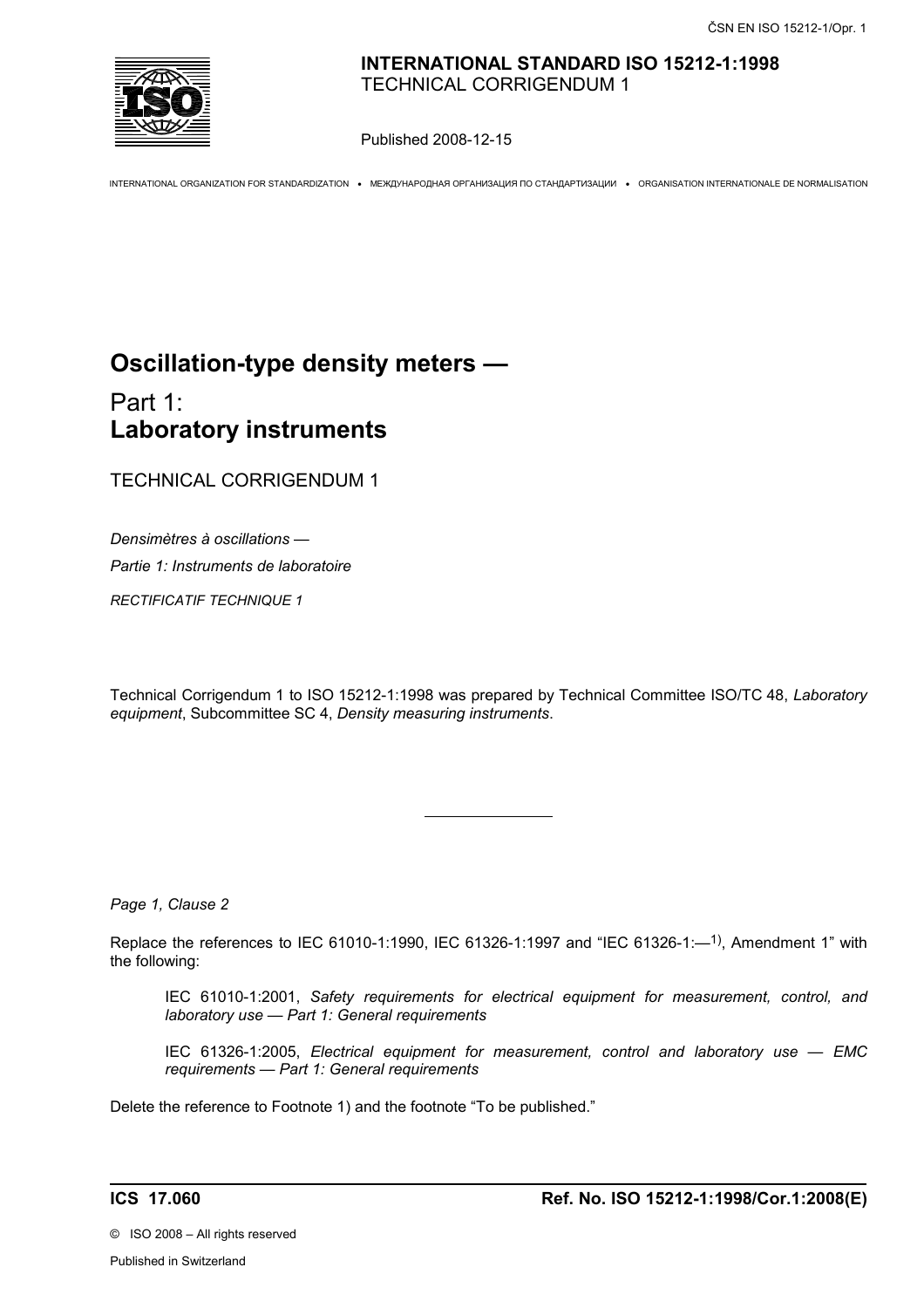ČSN EN ISO 15212-1/ Opr. 1

### **ISO 15212-1:1998/Cor.1:2008(E)**

### *Page 2, Clause 3*

Replace the Note with the following:

NOTE The definitions and terms used are in agreement with the 1993 version of the *International vocabulary of basic and general terms in metrology*.

#### *Page 4, Clause 6*

Replace the sentence below the title of Clause 6 with the following text:

"All the tests of Clause 6 are intended to be type tests and to be performed at a measurement temperature of 20 °C if not otherwise specified in the text.

When the density meter is required for use in a country which has adopted a standard reference temperature of 27 °C (the alternative recommended for tropical use), this figure shall be substituted for 20 °C and all temperatures representing differences in temperature compared to 20 °C shall be replaced by corresponding temperatures, e.g., in 6.1.3.2, 30 °C shall be replaced by 37 °C."

### *Page 8, 6.6*

Replace the first paragraph with the following:

 "The EMC requirements specified in IEC 61326-1 shall be followed as far as they are applicable to oscillation-type density meters."

#### *Page 20, Clause C.1*

Replace the reference to VIM:1993 with the following:

[7] *International vocabulary of basic and general terms in metrology (VIM)*, BIPM, IEC, IFCC, ISO, IUPAC, IUPAP, OIML, 1993 1)

Add a Footnote 1).

1) The 1993 edition of the VIM has been cancelled and replaced by ISO/IEC Guide 99:2007, *International vocabulary of metrology — Basic and general concepts and associated terms (VIM).*

#### *Page 20, Clause C.2*

Replace the reference to ISO 3507:—2) with the following:

[12] ISO 3507:1999, *Laboratory glassware — Pyknometers* 

Delete the reference to Footnote 2) and the footnote "To be published. (Revision of ISO 3507:1976)".